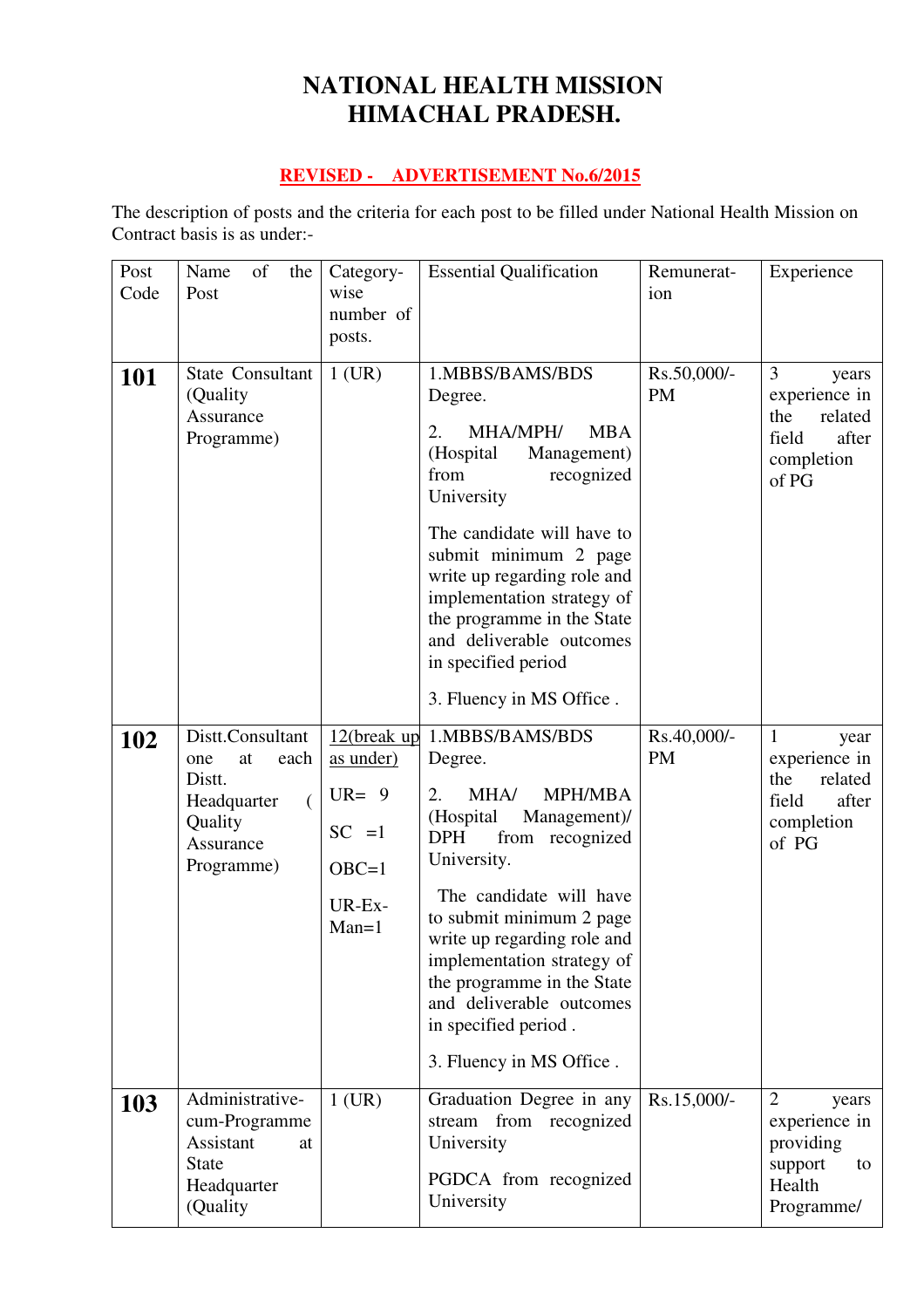|            | Assurance<br>Programme)                                                                                                          |                                                                                     |                                                                                                                                                               |                           | <b>NHM</b>                                                                                                                |
|------------|----------------------------------------------------------------------------------------------------------------------------------|-------------------------------------------------------------------------------------|---------------------------------------------------------------------------------------------------------------------------------------------------------------|---------------------------|---------------------------------------------------------------------------------------------------------------------------|
| 104        | Administrative-<br>cum-<br>Programme<br>Assistant one at<br>Distt.<br>each<br>Headquarter<br>(Quality<br>Assurance<br>Programme) | 12(break up<br>as under)<br>$UR = 9$<br>$SC = 1$<br>$OBC=1$<br>UR-Ex-<br>$Man=1$    | Graduation Degree in any<br>stream from recognized<br>University<br>PGDCA from recognized<br>University                                                       | Rs.12,000<br><b>PM</b>    | $\mathbf{1}$<br>year<br>experience in<br>providing<br>support<br>to<br>Health<br>Programme/<br><b>NHM</b>                 |
| 105        | Distt.<br>Coordinating<br>(ASHA)<br>Asstt.<br>each<br>at<br>one<br>Distt.<br>Headquarter                                         | $12$ (break up<br>as under)<br>$UR = 9$<br>$SC = 1$<br>$OBC=1$<br>UR-Ex-<br>$Man=1$ | Graduation Degree in any<br>stream from recognized<br>University with PGDCA<br>year Computer<br>or one<br>from<br>Course<br>any<br>recognized Institution     | Rs.12,000./-<br><b>PM</b> | of<br>1<br>year<br>work<br>experience in<br>handling<br>database<br>of<br>support<br>health<br><b>or</b><br>social sector |
| 106        | Accountant                                                                                                                       | $1$ (UR)                                                                            | candidate<br>The<br>should<br>possess B.Com/ M.Com/<br><b>MBA</b><br>(Finance)<br>with<br>proficiency in Tally/ other<br>accounts.                            | Rs.11,000/-<br><b>PM</b>  | Nil                                                                                                                       |
| 107        | Microbiologist                                                                                                                   | $1$ (UR)                                                                            | MD Microbiology Or PhD<br>Medical Microbiology Or<br>M.Sc (Applied<br>Microbiology)                                                                           | Rs.40,000/-<br><b>PM</b>  | One year of<br>relevant<br>work<br>experience                                                                             |
| 108        | DOTs-Plus-Site<br>Statistical Asstt.<br>To be posted at<br>Dharampur<br>(Solan)<br>and<br>Dr.RPGMC<br>Tanda                      | $2$ (UR)                                                                            | i)Graduate in any stream<br>from<br>recognized<br>University<br><b>PGDCA</b><br>$\mathbf{ii}$<br>from<br>recognized University                                | Rs.15,000/-<br><b>PM</b>  | One year in<br>related field.                                                                                             |
| 109        | <b>Store</b><br>Asstt.<br>SDS-Dharampur<br>(Solan)                                                                               | $1$ (UR)                                                                            | $10+2$ with<br>science<br>and<br>with various<br>conversant<br>computer<br>programming<br>including MS Word, excel<br>simple<br>Statistical<br>and<br>package | Rs.10,000/-<br><b>PM</b>  | <b>Nil</b>                                                                                                                |
| <b>110</b> | Lab.Technician                                                                                                                   | $1$ (UR)                                                                            | with<br>$10+2$ in<br>Science<br>Diploma/<br>Degree<br>in<br>DMLT from recognized<br>Institution                                                               | Rs.10,500/-<br><b>PM</b>  | Preference<br>will be given<br>retired<br>to<br>Lab.                                                                      |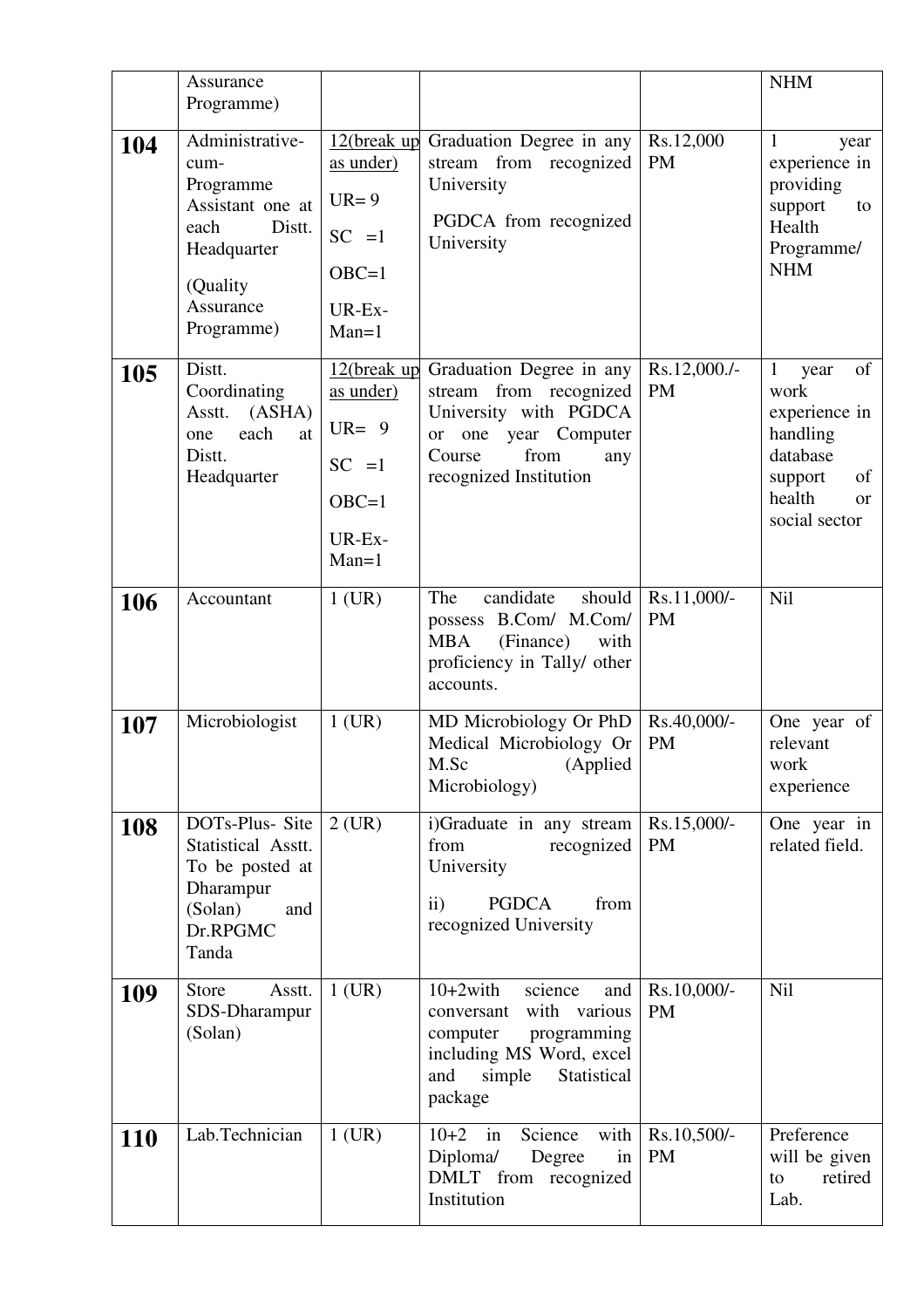|     |                                                                               |                                                                                                                                                                                                        |                          | Technician                       |
|-----|-------------------------------------------------------------------------------|--------------------------------------------------------------------------------------------------------------------------------------------------------------------------------------------------------|--------------------------|----------------------------------|
| 111 | State Vaccine $\&$   1 (UR)<br>Logistic<br>Manager<br>(State)<br>Headquarter) | $i)$ 10+2 with Science<br>ii) Diploma/ Degree in<br>Pharmacy from recognized<br>institute registered with<br>HP Pharmacy Council.<br>$\cdots$<br><b>PGDCA</b><br>from<br>111<br>recognized University. | Rs.15,000/-<br><b>PM</b> | 2 years in the<br>related field. |

- ii **Desirable Qualification:** Knowledge of custom, manner and dialects of Himachal Pradesh and suitability for appointment in the peculiar condition prevailing in the Pradesh.
- iii)**Age:** Should be within the age group of 18-45 years as on 30.11.2015 (retired personal should be below 65 years of age).
- iv )In case of large number of applications for any post, the Mission Office shall shortlist candidates on academic merit and limited number of candidates per post may be called for interview.
- v) **Fee**: Detail of Fee in favour of the Mission Director, NHM,H.P. payable at Shimla-9
	- i) Rs.200/- in case of UR candidate
	- ii) Rs.100/- in case of candidates belonging to SC/ST/OBC/IRDP/Ex-Serviceman
- vi) For filling up the posts reserved for Ex-Serviceman, preference shall be given to the Ex-Serviceman candidates. In case no candidate of Ex-Serviceman category is available then the vacancy shall be filled up from the wards of Ex-Serviceman.
- vii) Separate application for each post should be submitted a/w requisite fee.
- viii)The candidates who meet the requisite qualification, experience and age criteria may apply to the Mission Director, National Health Mission, SDA Complex Shimla-171009 **on or before 26.12.2015 up to 2:00 PM** along with requisite fee under sealed cover super scribing "**APPLICATION FOR THE POST OF .................(with Post Code)'**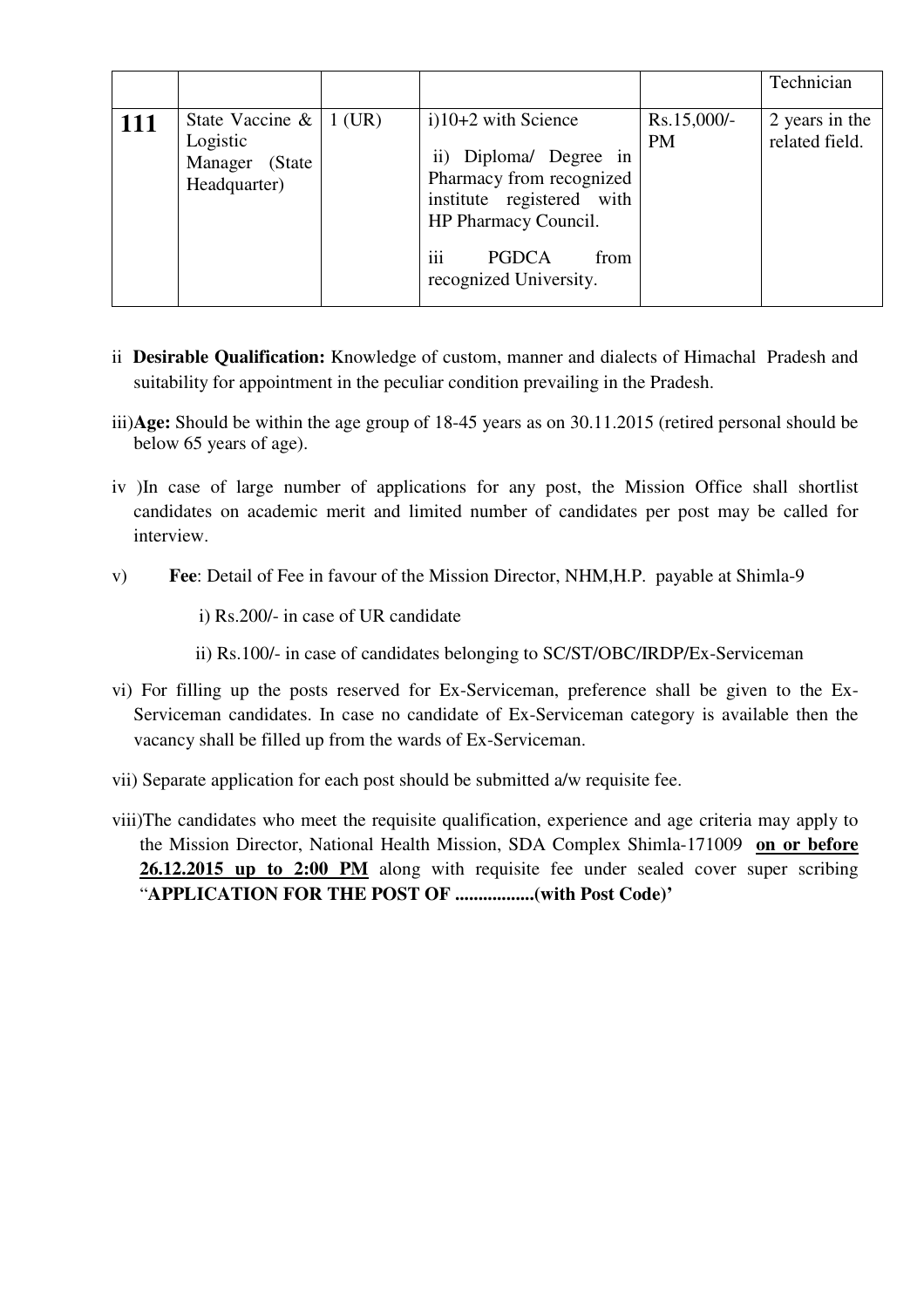# **NATIONAL HEALTH MISSION, HP,SHIMLA-9**

**Revised Advertisement No.6/20015**

| APPLICATION FORM FOR THE POST OF --------------------------AND POST Code No. |                      |                            |                                                                     |
|------------------------------------------------------------------------------|----------------------|----------------------------|---------------------------------------------------------------------|
| <b>Under National Health Mission in HIMACHAL PRADESH.</b>                    |                      |                            |                                                                     |
|                                                                              |                      |                            | Recent passport size<br>self attested<br>photograph of<br>candidate |
|                                                                              | PERSONAL INFORMATION |                            |                                                                     |
|                                                                              |                      |                            |                                                                     |
|                                                                              |                      | (Please underline surname) |                                                                     |
|                                                                              |                      |                            |                                                                     |
|                                                                              |                      |                            |                                                                     |
| 4. I am a (tick one):                                                        |                      |                            |                                                                     |
| $\Box$ Indian Citizen with valid Himachal domicile                           |                      | $\Box$<br>domicile         | Indian Citizen without valid Himachal                               |
| $\Box$ others                                                                |                      |                            |                                                                     |
| $5.$ Sex :                                                                   | $\square$ Male       | $\Box$ Female              |                                                                     |
| 6. Marital Status :                                                          | $\Box$ Married       | $\Box$ Single              |                                                                     |
| 7. Category : UR □ SC □ ST □ OBC □ Ex-Serviceman □ Ward of Ex-Serviceman □   |                      |                            |                                                                     |
|                                                                              |                      |                            |                                                                     |
|                                                                              |                      |                            |                                                                     |
| 9.<br>Address<br><u> 1989 - Johann Barn, fransk politik (f. 1989)</u>        |                      | for                        | Correspondence:                                                     |
|                                                                              |                      |                            |                                                                     |
|                                                                              |                      |                            |                                                                     |